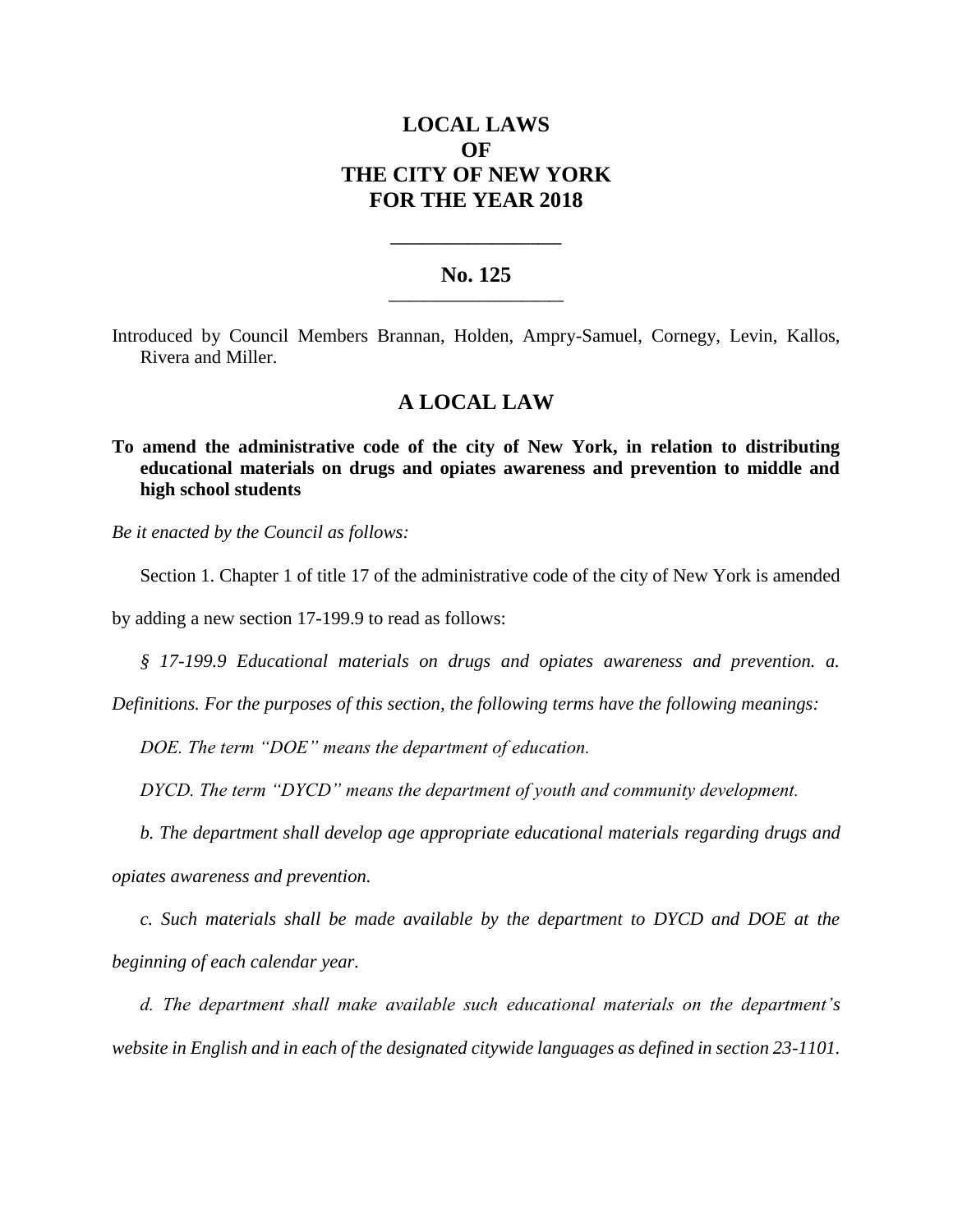§ 2. Chapter 4 of title 21 of the administrative code of the city of New York is amended by adding a new section 21-410 to read as follows:

*§ 21-410 Distribution of educational materials on drugs and opiates to youth services programs.* 

*a. The department shall make available the educational materials on drugs and opiates awareness and prevention developed by the department of health and mental hygiene pursuant to section 17-199.9 to youth attending afterschool programs funded by the department for students in grades six to twelve.* 

*b. The department shall ensure that such educational materials are available on the department's website in English and in each of the designated citywide languages as defined in section 23-1101.* 

§ 3. Chapter 8 of Title 21-A of the administrative code of the city of New York is amended by adding a new section 21-969 to read as follows:

*§ 21-969 Distribution of educational materials on drugs and opiates awareness and prevention. a. Definitions. For the purposes of this section, the following terms have the following meanings:* 

*Middle and high school. The term "middle and high school" means any school of the city school district that contains any combination of grades from grade 6 through grade 12.*

*Student. The term "student" means any pupil under the age of 21 as of September 1 of the relevant academic year, who does not have a high school diploma and who is enrolled in grade 6 or higher.*